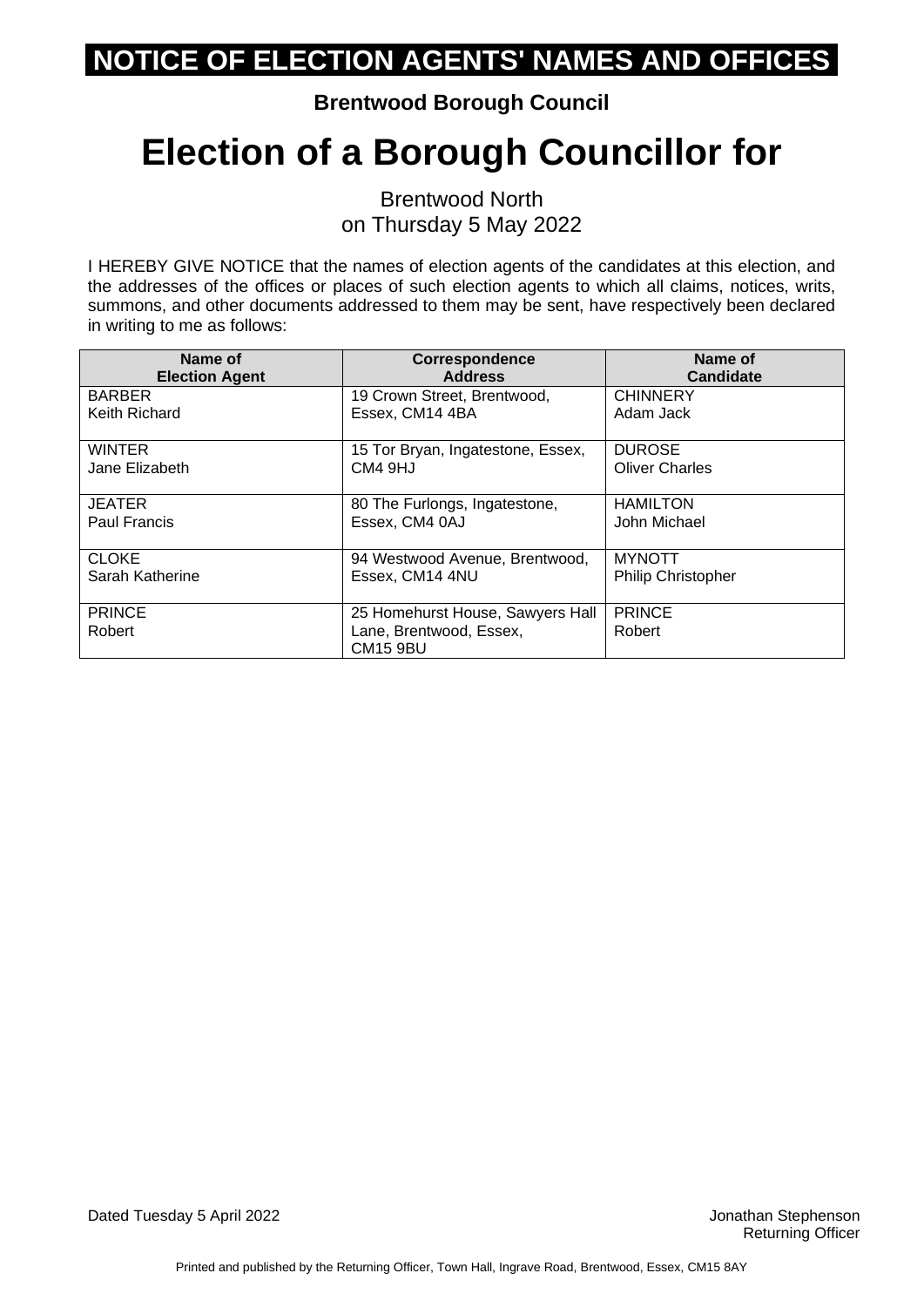**Brentwood Borough Council**

# **Election of a Borough Councillor for**

Brentwood South on Thursday 5 May 2022

I HEREBY GIVE NOTICE that the names of election agents of the candidates at this election, and the addresses of the offices or places of such election agents to which all claims, notices, writs, summons, and other documents addressed to them may be sent, have respectively been declared in writing to me as follows:

| Name of                        | <b>Correspondence</b>                          | Name of                                                    |
|--------------------------------|------------------------------------------------|------------------------------------------------------------|
| <b>Election Agent</b>          | <b>Address</b>                                 | <b>Candidate</b>                                           |
| <b>WINTER</b>                  | 15 Tor Bryan, Ingatestone, Essex,              | <b>BARRETT</b>                                             |
| Jane Elizabeth                 | CM4 9HJ                                        | Gareth Paul                                                |
| <b>KENDALL</b>                 | 52 Meadow Rise, Blackmore,                     | <b>MACDONNELL</b>                                          |
| David John                     | Ingatestone, Essex, CM4 0QY                    | <b>Gary Martin</b>                                         |
| <b>BARBER</b><br>Keith Richard | 19 Crown Street, Brentwood,<br>Essex, CM14 4BA | <b>PATEL</b><br>Janak<br>(Commonly Known As: Jay<br>Patel) |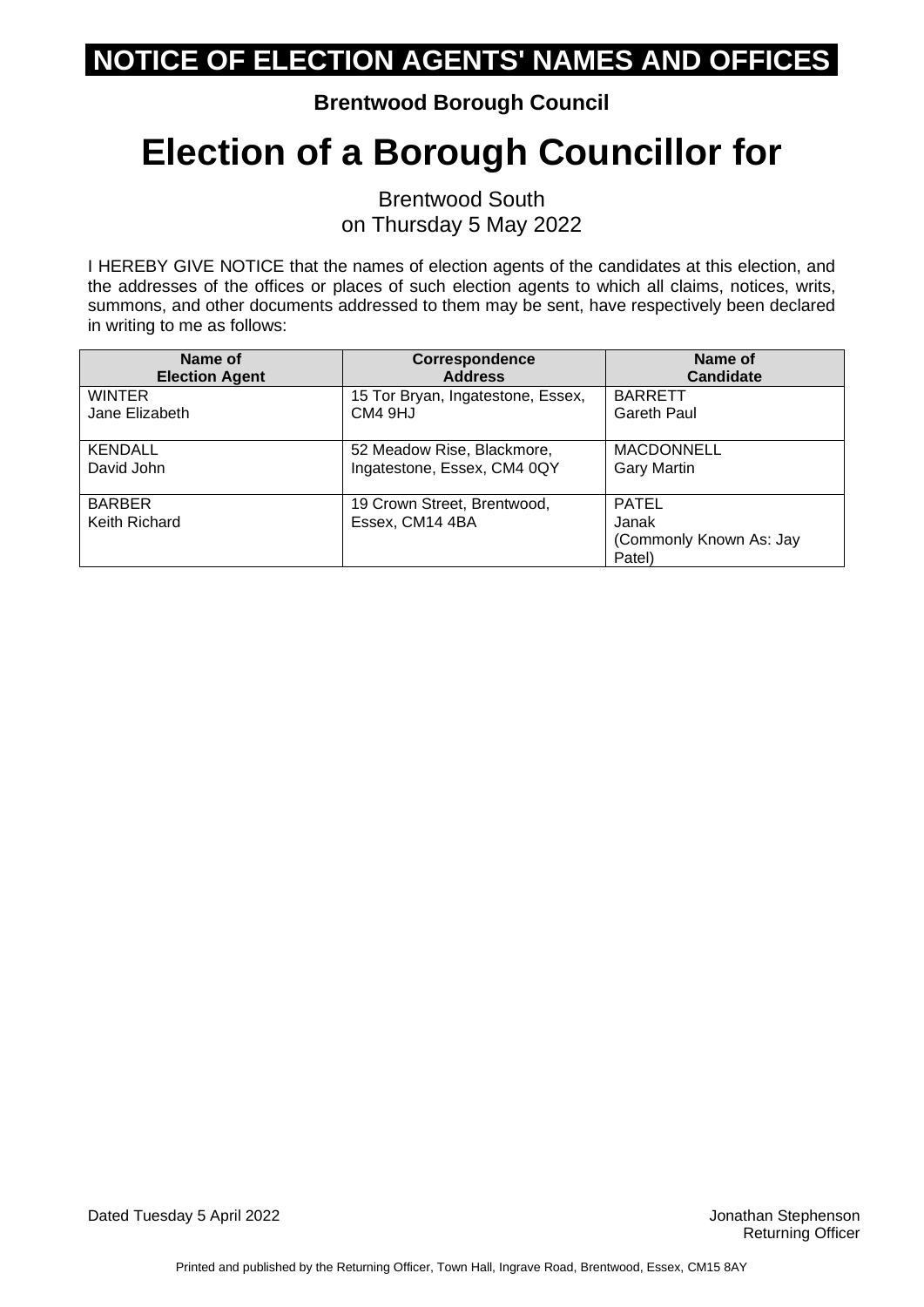**Brentwood Borough Council**

# **Election of a Borough Councillor for**

Brentwood West on Thursday 5 May 2022

I HEREBY GIVE NOTICE that the names of election agents of the candidates at this election, and the addresses of the offices or places of such election agents to which all claims, notices, writs, summons, and other documents addressed to them may be sent, have respectively been declared in writing to me as follows:

| Name of               | Correspondence                    | Name of          |
|-----------------------|-----------------------------------|------------------|
| <b>Election Agent</b> | <b>Address</b>                    | <b>Candidate</b> |
| <b>BARBER</b>         | 19 Crown Street, Brentwood,       | LYON-BROWN       |
| Keith Richard         | Essex, CM14 4BA                   | Karen Ann        |
| <b>WINTER</b>         | 15 Tor Bryan, Ingatestone, Essex, | <b>MILLWOOD</b>  |
| Jane Elizabeth        | CM4 9HJ                           | Richard          |
| <b>CLOKE</b>          | 94 Westwood Avenue, Brentwood,    | <b>NAYLOR</b>    |
| Sarah Katherine       | Essex, CM14 4NU                   | Dominic Phillip  |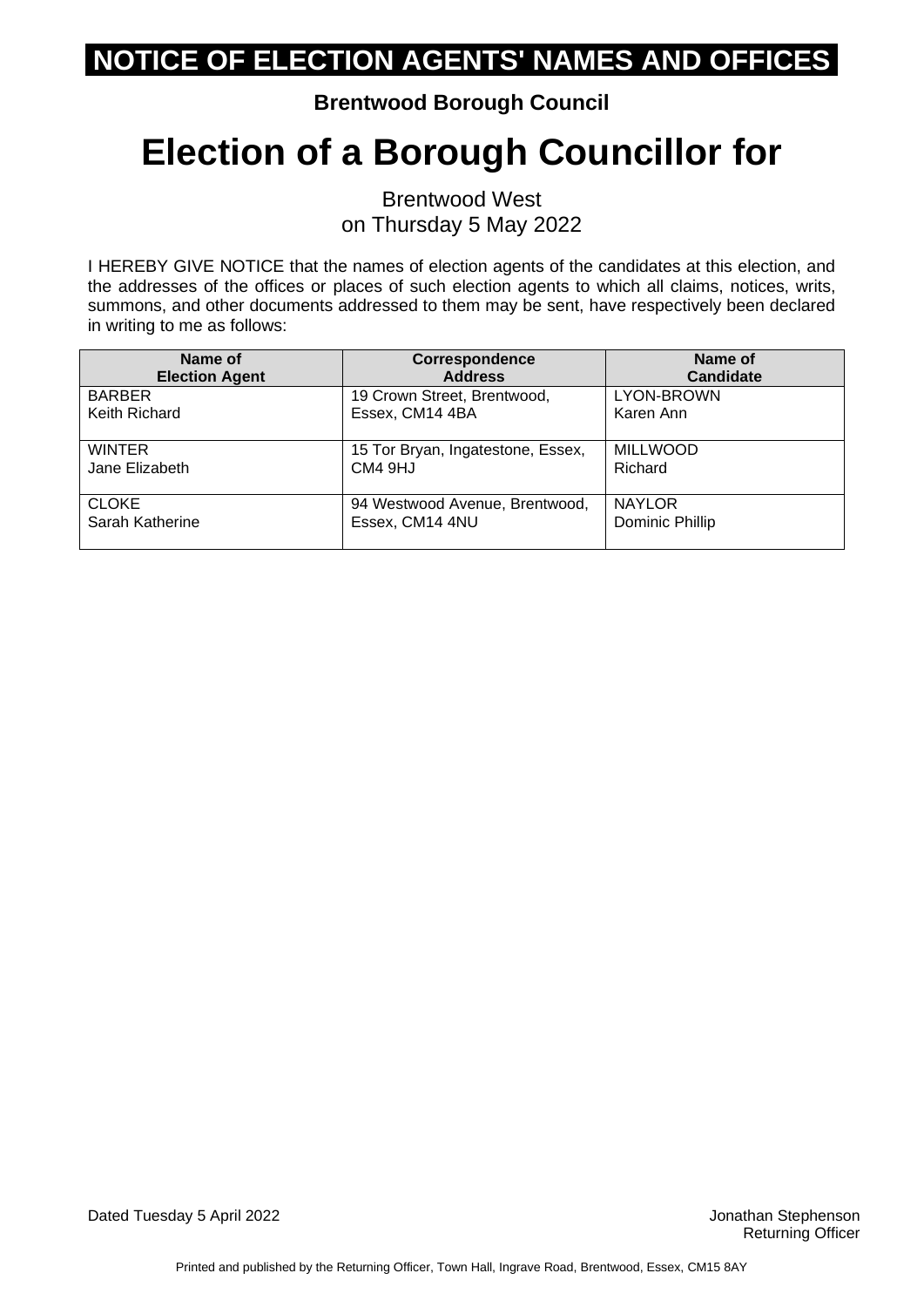**Brentwood Borough Council**

## **Election of a Borough Councillor for**

Brizes & Doddinghurst on Thursday 5 May 2022

I HEREBY GIVE NOTICE that the names of election agents of the candidates at this election, and the addresses of the offices or places of such election agents to which all claims, notices, writs, summons, and other documents addressed to them may be sent, have respectively been declared in writing to me as follows:

| Name of               | Correspondence                    | Name of             |
|-----------------------|-----------------------------------|---------------------|
| <b>Election Agent</b> | <b>Address</b>                    | <b>Candidate</b>    |
| WINTER                | 15 Tor Bryan, Ingatestone, Essex, | <b>BRAILEY</b>      |
| Jane Elizabeth        | CM4 9HJ                           | Kevin               |
| <b>KENDALL</b>        | 52 Meadow Rise, Blackmore,        | <b>GORTON</b>       |
| David John            | Ingatestone, Essex, CM4 0QY       | <b>Hugh Maurice</b> |
| <b>BARBER</b>         | 19 Crown Street, Brentwood,       | <b>PARKER</b>       |
| Keith Richard         | Essex, CM14 4BA                   | Keith               |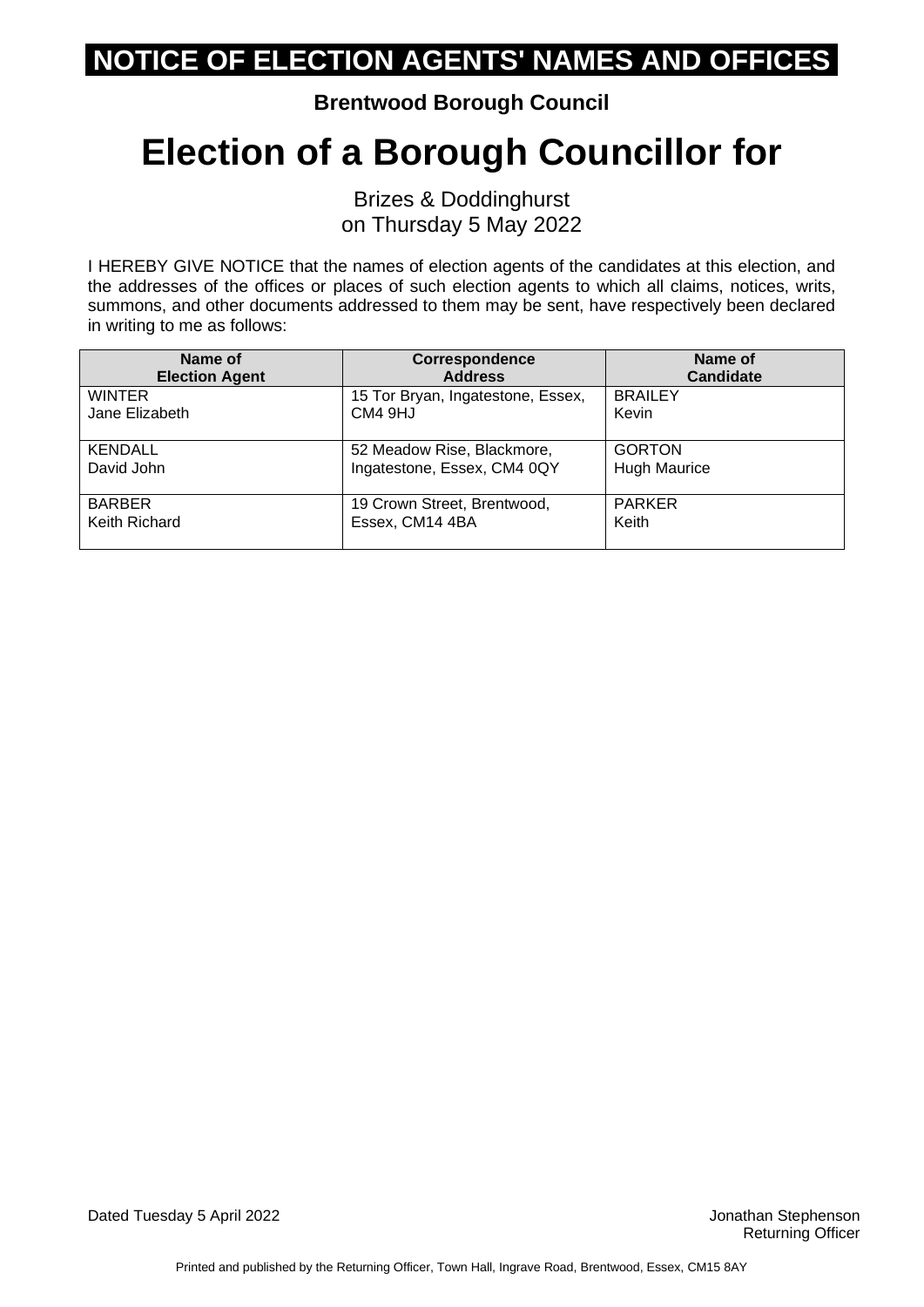**Brentwood Borough Council**

## **Election of a Borough Councillor for**

Herongate, Ingrave & West Horndon on Thursday 5 May 2022

I HEREBY GIVE NOTICE that the names of election agents of the candidates at this election, and the addresses of the offices or places of such election agents to which all claims, notices, writs, summons, and other documents addressed to them may be sent, have respectively been declared in writing to me as follows:

| Name of               | Correspondence                    | Name of          |
|-----------------------|-----------------------------------|------------------|
| <b>Election Agent</b> | <b>Address</b>                    | <b>Candidate</b> |
| <b>CLOKE</b>          | 94 Westwood Avenue, Brentwood,    | <b>LONG</b>      |
| Sarah Katherine       | Essex, CM14 4NU                   | Anne Valerie     |
| <b>BARBER</b>         | 19 Crown Street, Brentwood,       | <b>MURPHY</b>    |
| Keith Richard         | Essex, CM14 4BA                   | Sheila Patricia  |
| <b>WINTER</b>         | 15 Tor Bryan, Ingatestone, Essex, | <b>WINTER</b>    |
| Jane Elizabeth        | CM4 9HJ                           | Jane Elizabeth   |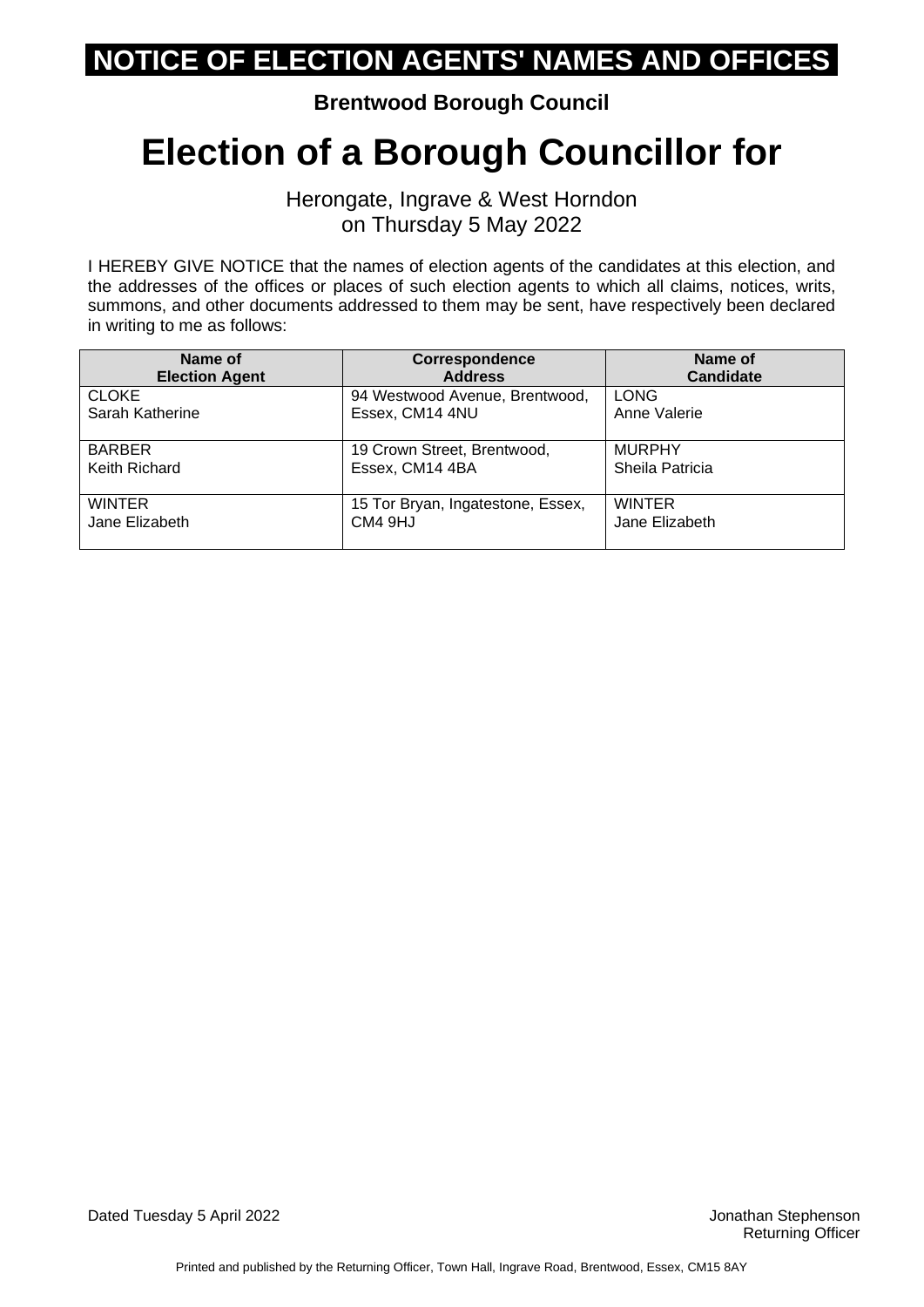#### **Brentwood Borough Council**

# **Election of a Borough Councillor for**

Hutton Central on Thursday 5 May 2022

I HEREBY GIVE NOTICE that the names of election agents of the candidates at this election, and the addresses of the offices or places of such election agents to which all claims, notices, writs, summons, and other documents addressed to them may be sent, have respectively been declared in writing to me as follows:

| Name of               | <b>Correspondence</b>             | Name of                |
|-----------------------|-----------------------------------|------------------------|
| <b>Election Agent</b> | <b>Address</b>                    | <b>Candidate</b>       |
| <b>CLOKE</b>          | 94 Westwood Avenue, Brentwood,    | <b>CAREY</b>           |
| Sarah Katherine       | Essex, CM14 4NU                   | Laura Justine Margaret |
| WINTER                | 15 Tor Bryan, Ingatestone, Essex, | <b>HOLLAND</b>         |
| Jane Elizabeth        | CM4 9HJ                           | <b>Philip Paul</b>     |
| <b>BARBER</b>         | 19 Crown Street, Brentwood,       | <b>SLADE</b>           |
| Keith Richard         | Essex, CM14 4BA                   | Mellissa Mary          |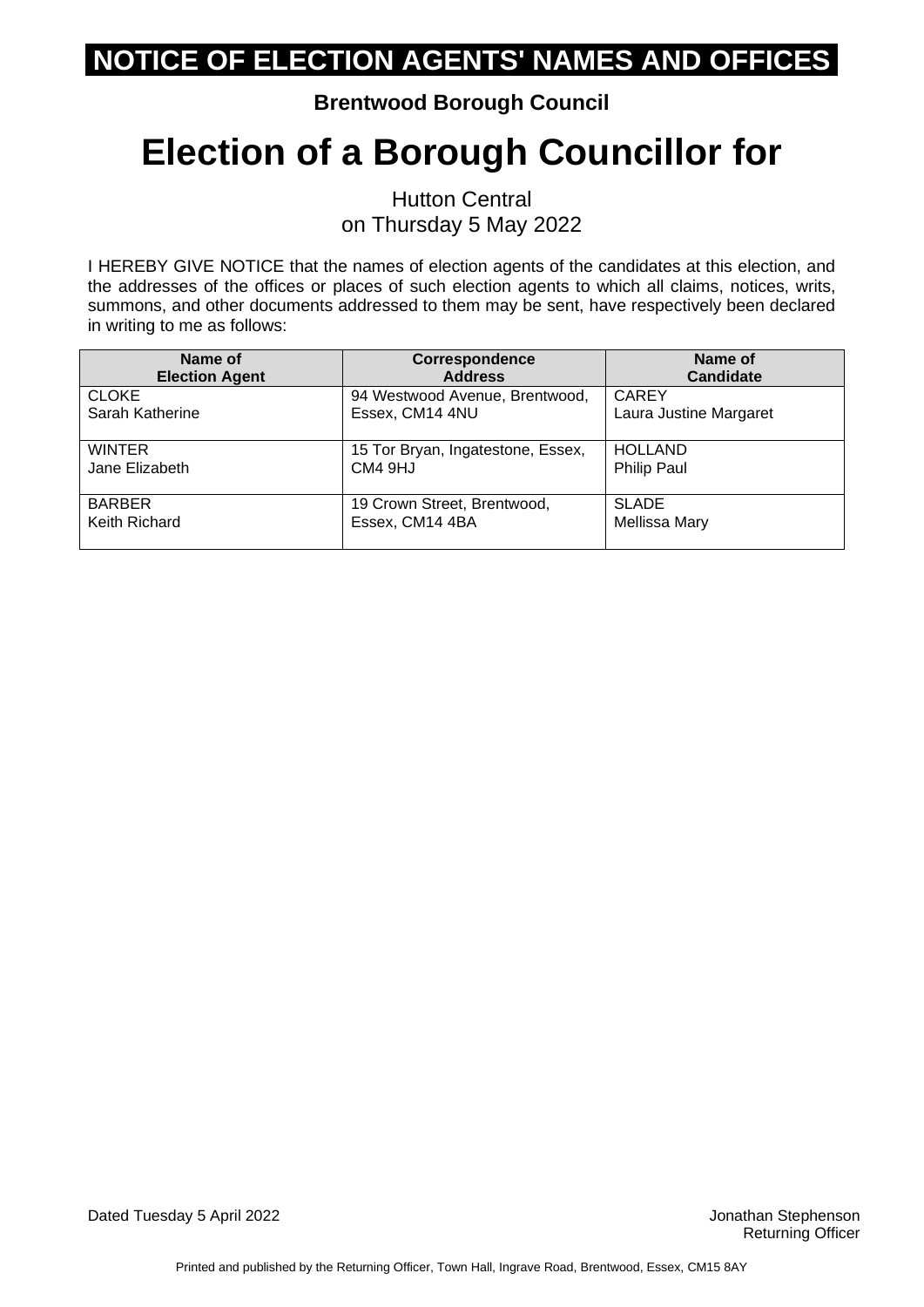#### **Brentwood Borough Council**

# **Election of a Borough Councillor for**

Hutton East on Thursday 5 May 2022

I HEREBY GIVE NOTICE that the names of election agents of the candidates at this election, and the addresses of the offices or places of such election agents to which all claims, notices, writs, summons, and other documents addressed to them may be sent, have respectively been declared in writing to me as follows:

| Name of               | Correspondence                    | Name of              |
|-----------------------|-----------------------------------|----------------------|
| <b>Election Agent</b> | <b>Address</b>                    | <b>Candidate</b>     |
| <b>CLOKE</b>          | 94 Westwood Avenue, Brentwood,    | <b>LEATHLEY</b>      |
| Sarah Katherine       | Essex, CM14 4NU                   | <b>Arthur Harold</b> |
| <b>WINTER</b>         | 15 Tor Bryan, Ingatestone, Essex, | <b>PRESTON</b>       |
| Jane Elizabeth        | CM4 9HJ                           | Liam Benjamin        |
| <b>BARBER</b>         | 19 Crown Street, Brentwood,       | <b>SANDERS</b>       |
| Keith Richard         | Essex, CM14 4BA                   | Olivia Maria         |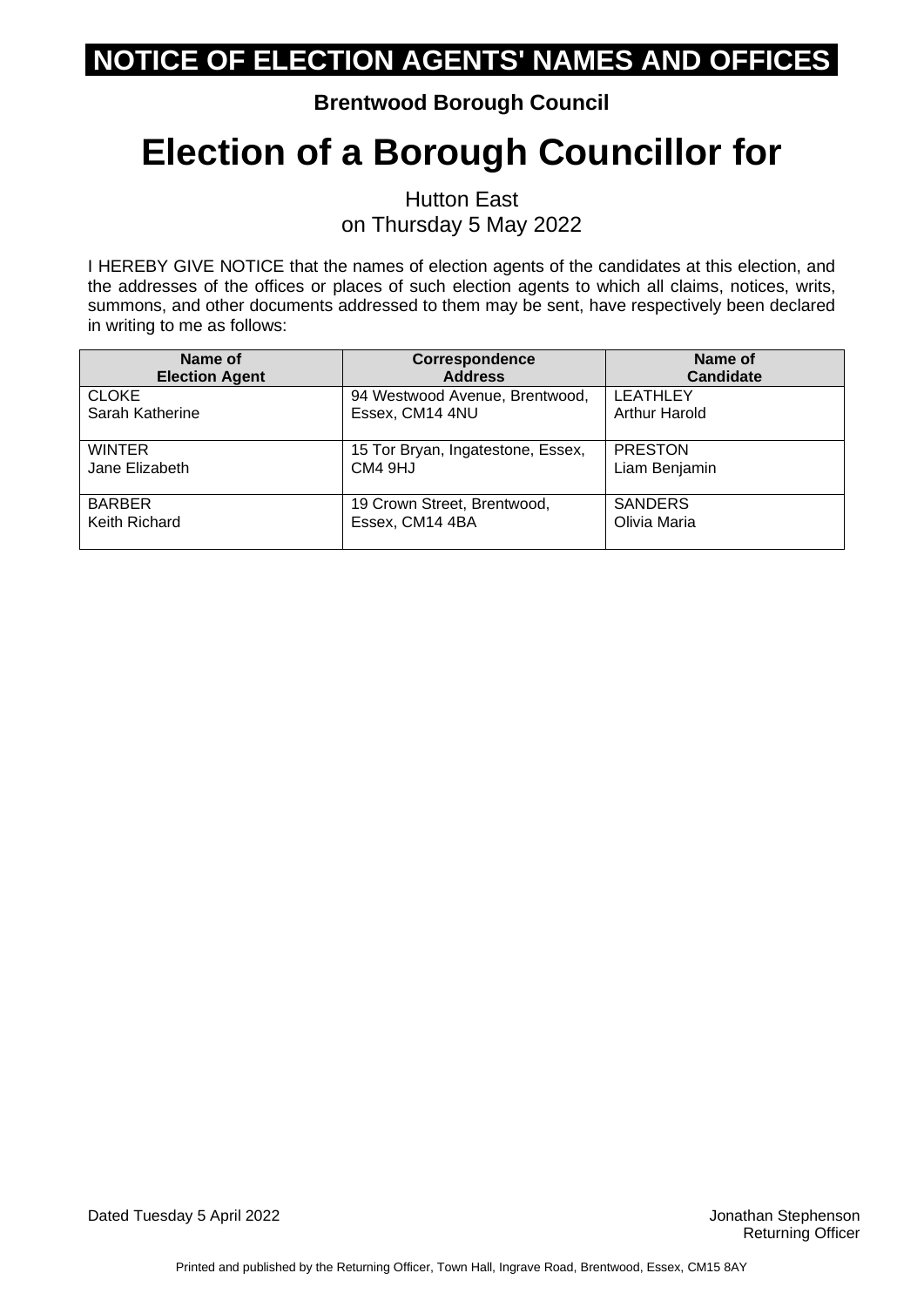#### **Brentwood Borough Council**

# **Election of a Borough Councillor for**

Hutton South on Thursday 5 May 2022

I HEREBY GIVE NOTICE that the names of election agents of the candidates at this election, and the addresses of the offices or places of such election agents to which all claims, notices, writs, summons, and other documents addressed to them may be sent, have respectively been declared in writing to me as follows:

| Name of<br><b>Election Agent</b> | <b>Correspondence</b><br><b>Address</b> | Name of<br><b>Candidate</b> |
|----------------------------------|-----------------------------------------|-----------------------------|
| <b>CLOKE</b>                     | 94 Westwood Avenue, Brentwood,          | <b>CARTER</b>               |
| Sarah Katherine                  | Essex, CM14 4NU                         | Alexander Samuel            |
| <b>WINTER</b>                    | 15 Tor Bryan, Ingatestone, Essex,       | <b>FOSTER</b>               |
| Jane Elizabeth                   | CM4 9HJ                                 | Deborah Lynn                |
| <b>BARBER</b>                    | 19 Crown Street, Brentwood,             | <b>HIRST</b>                |
| Keith Richard                    | Essex, CM14 4BA                         | <b>Roger Charles</b>        |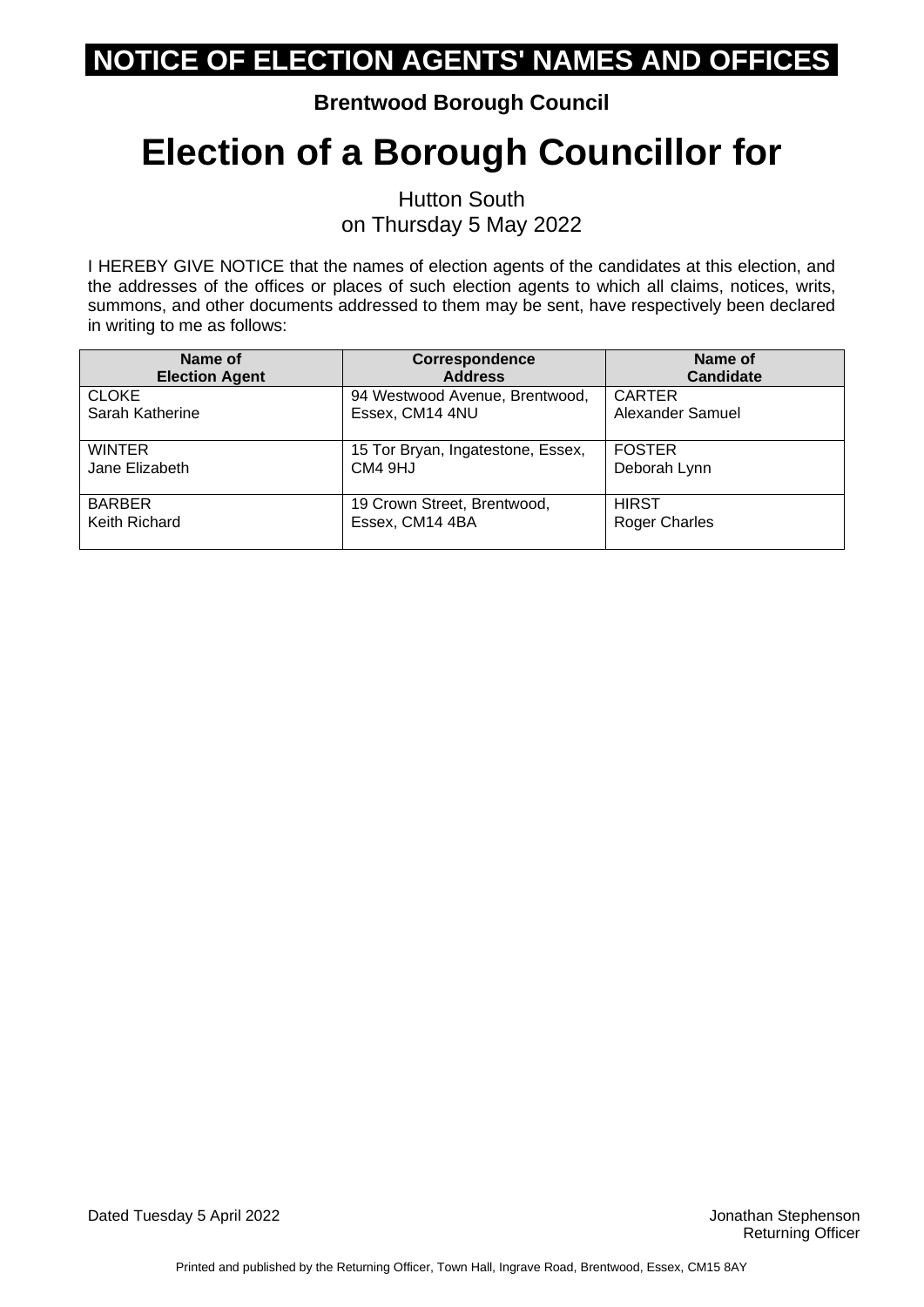**Brentwood Borough Council**

## **Election of a Borough Councillor for**

Ingatestone, Fryerning & Mountnessing on Thursday 5 May 2022

I HEREBY GIVE NOTICE that the names of election agents of the candidates at this election, and the addresses of the offices or places of such election agents to which all claims, notices, writs, summons, and other documents addressed to them may be sent, have respectively been declared in writing to me as follows:

| Name of<br><b>Election Agent</b> | <b>Correspondence</b><br><b>Address</b> | Name of<br><b>Candidate</b> |
|----------------------------------|-----------------------------------------|-----------------------------|
| <b>BARBER</b>                    | 19 Crown Street, Brentwood,             | <b>CLOKE</b>                |
| Keith Richard                    | Essex, CM14 4BA                         | Jonathan Mark               |
|                                  |                                         | (Commonly Known As: Jon     |
|                                  |                                         | Cloke)                      |
| <b>WINTER</b>                    | 15 Tor Bryan, Ingatestone, Essex,       | <b>MONCRIEFF</b>            |
| Jane Elizabeth                   | CM4 9HJ                                 | Joanna Margaret             |
|                                  |                                         |                             |
| <b>KENDALL</b>                   | 52 Meadow Rise, Blackmore,              | <b>SANKEY</b>               |
| David John                       | Ingatestone, Essex, CM4 0QY             | Darryl                      |
|                                  |                                         |                             |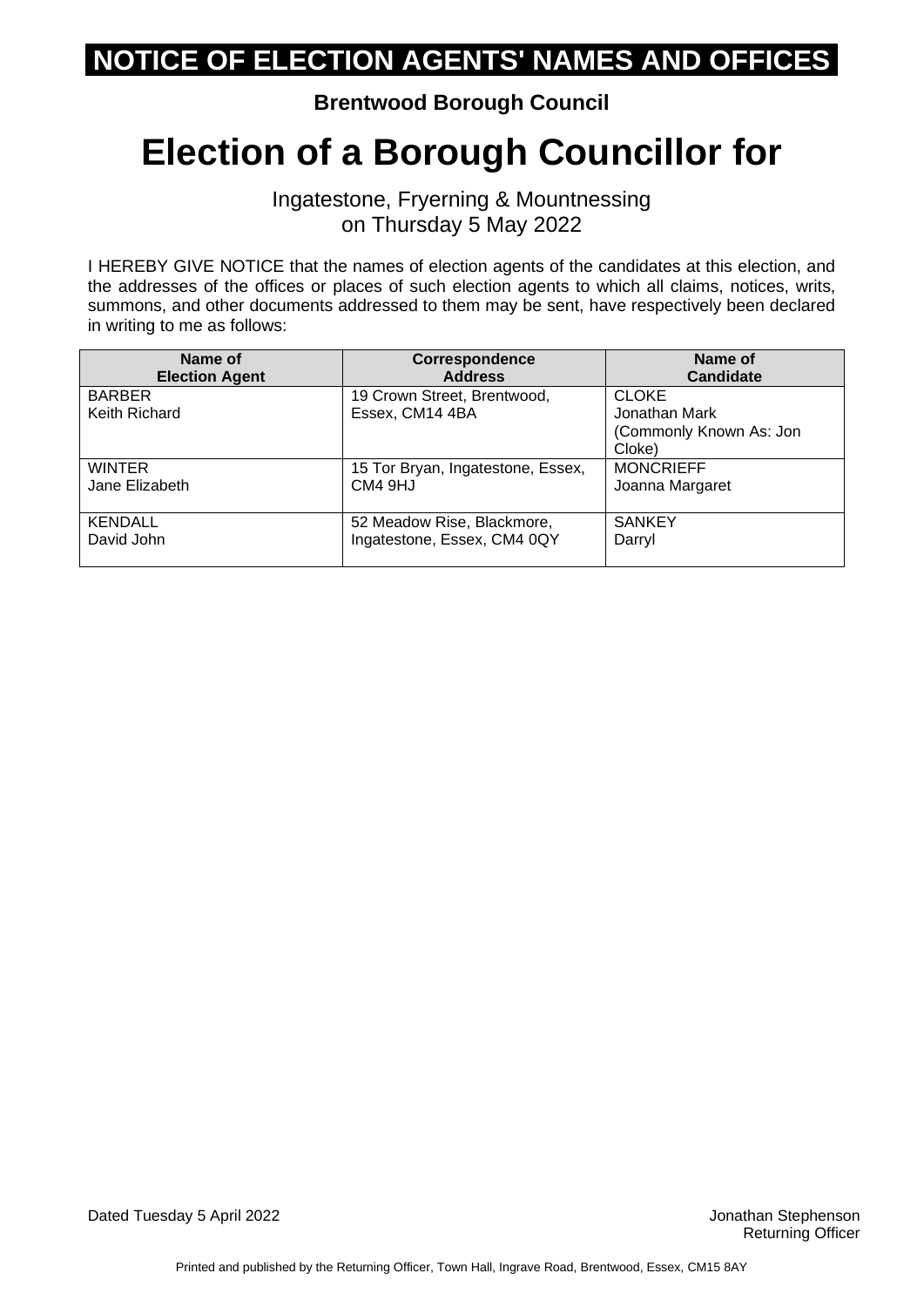#### **Brentwood Borough Council**

## **Election of a Borough Councillor for**

Pilgrims Hatch on Thursday 5 May 2022

I HEREBY GIVE NOTICE that the names of election agents of the candidates at this election, and the addresses of the offices or places of such election agents to which all claims, notices, writs, summons, and other documents addressed to them may be sent, have respectively been declared in writing to me as follows:

| Name of               | <b>Correspondence</b>             | Name of              |
|-----------------------|-----------------------------------|----------------------|
| <b>Election Agent</b> | <b>Address</b>                    | <b>Candidate</b>     |
| <b>ASPINELL</b>       | 354 Ongar Road, Pilgrims Hatch,   | <b>ASPINELL</b>      |
| Barry Roy             | Brentwood, Essex, CM15 9JH        | Barry Roy            |
| <b>BARBER</b>         | 19 Crown Street, Brentwood,       | <b>COWLEY</b>        |
| Keith Richard         | Essex, CM14 4BA                   | Gordon William Frank |
| <b>WINTER</b>         | 15 Tor Bryan, Ingatestone, Essex, | <b>SIMMONS</b>       |
| Jane Elizabeth        | CM4 9HJ                           | June                 |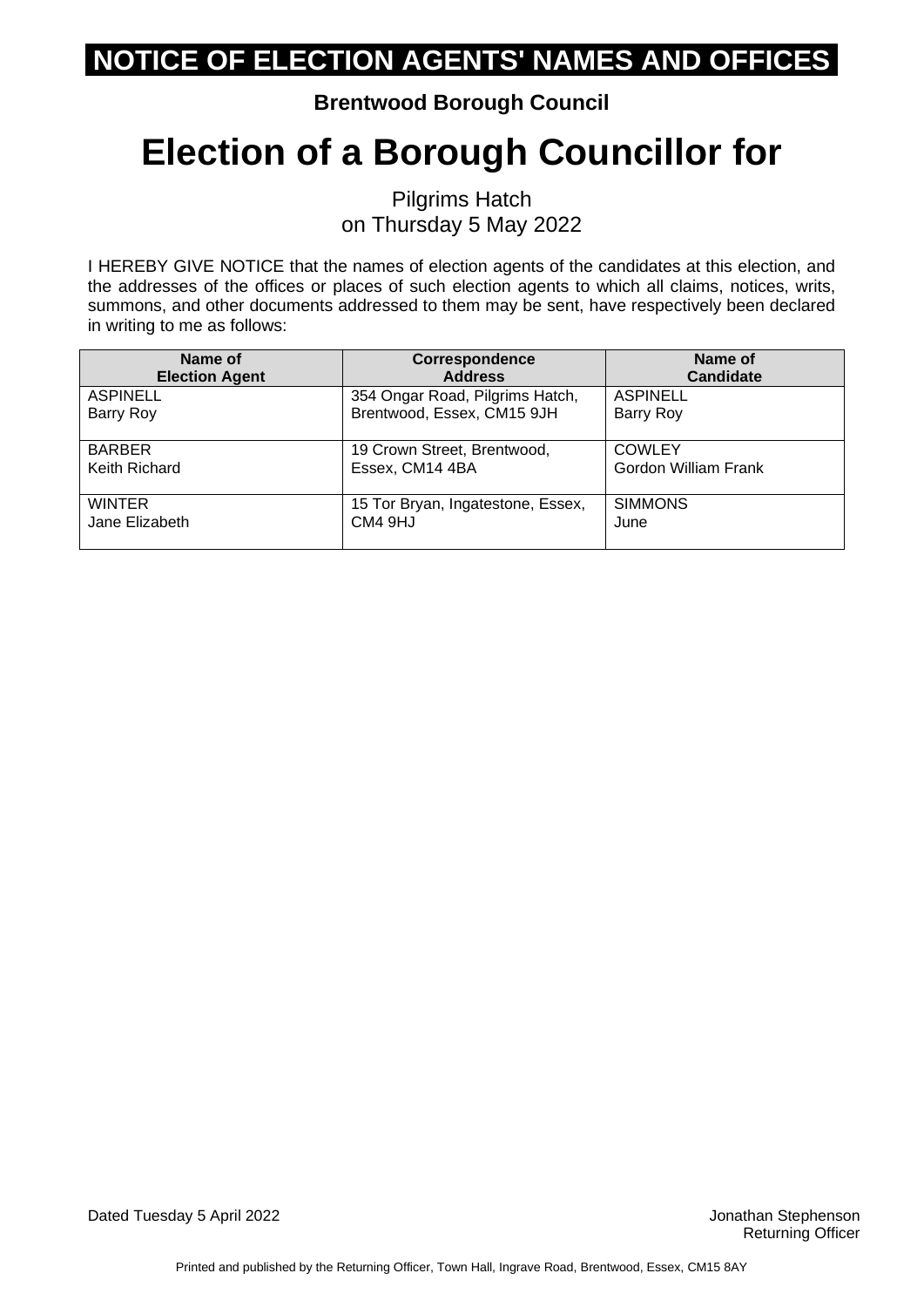#### **Brentwood Borough Council**

# **Election of a Borough Councillor for**

**Shenfield** on Thursday 5 May 2022

I HEREBY GIVE NOTICE that the names of election agents of the candidates at this election, and the addresses of the offices or places of such election agents to which all claims, notices, writs, summons, and other documents addressed to them may be sent, have respectively been declared in writing to me as follows:

| Name of<br><b>Election Agent</b> | <b>Correspondence</b><br><b>Address</b> | Name of<br><b>Candidate</b>       |
|----------------------------------|-----------------------------------------|-----------------------------------|
| <b>MACDONNELL</b>                | 93 Woodland Avenue, Hutton,             | <b>CUTHBERT</b>                   |
| <b>Gary Martin</b>               | Brentwood, Essex, CM13 1HH              | Nicola Mary                       |
| <b>WINTER</b>                    | 15 Tor Bryan, Ingatestone, Essex,       | <b>JERRARD</b>                    |
| Jane Elizabeth                   | CM4 9HJ                                 | Elizabeth Susan                   |
| <b>JEATER</b>                    | 80 The Furlongs, Ingatestone,           | <b>MILWARD</b>                    |
| <b>Paul Francis</b>              | Essex, CM4 0AJ                          | Anne Fiona                        |
| <b>BARBER</b>                    | 19 Crown Street, Brentwood,             | <b>POUND</b>                      |
| Keith Richard                    | Essex, CM14 4BA                         | Janet Irene                       |
|                                  |                                         | (Commonly Known As: Jan<br>Pound) |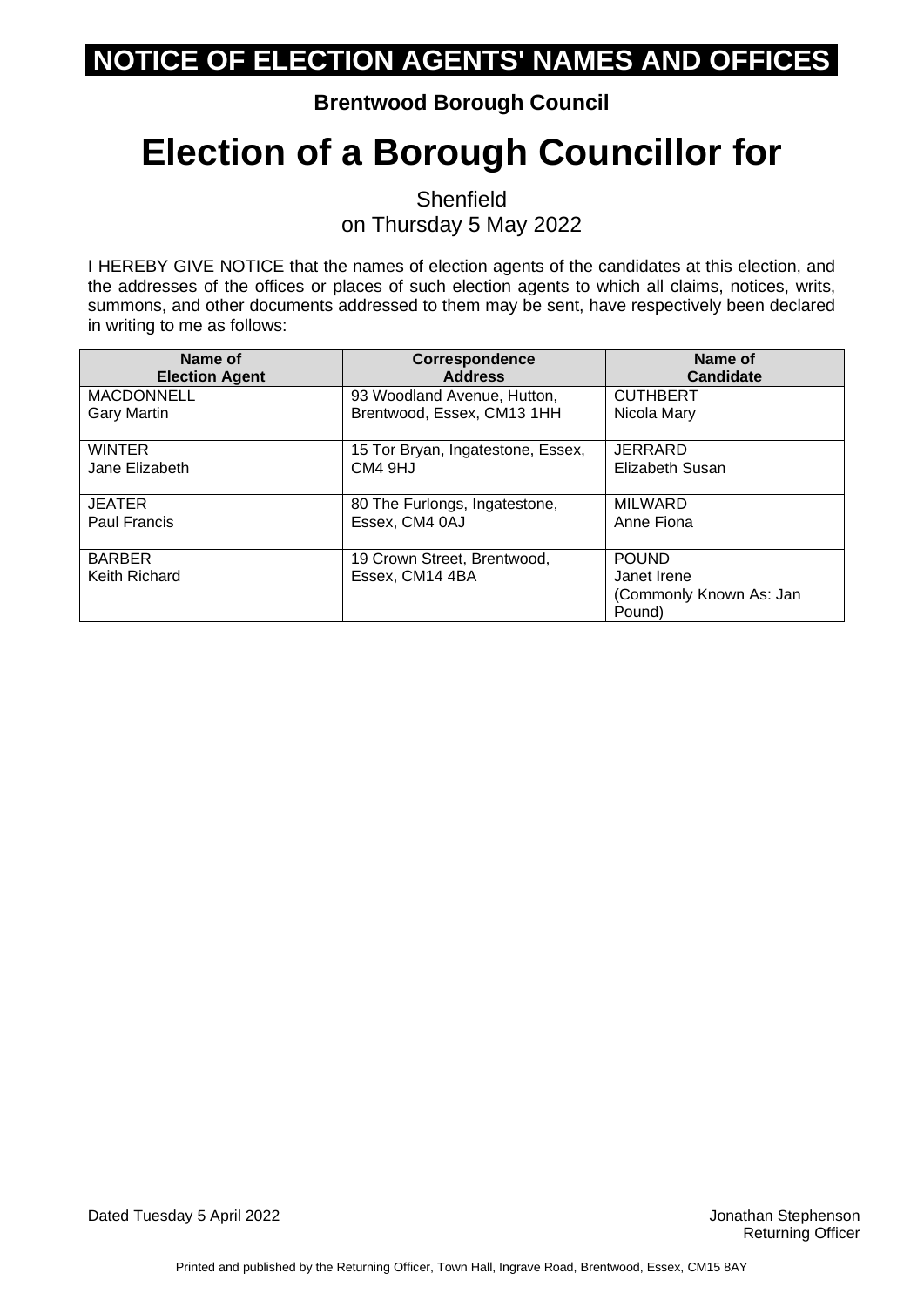#### **Brentwood Borough Council**

# **Election of a Borough Councillor for**

South Weald on Thursday 5 May 2022

I HEREBY GIVE NOTICE that the names of election agents of the candidates at this election, and the addresses of the offices or places of such election agents to which all claims, notices, writs, summons, and other documents addressed to them may be sent, have respectively been declared in writing to me as follows:

| Name of<br><b>Election Agent</b> | <b>Correspondence</b><br><b>Address</b> | Name of<br><b>Candidate</b> |
|----------------------------------|-----------------------------------------|-----------------------------|
| <b>WINTER</b>                    | 15 Tor Bryan, Ingatestone, Essex,       | <b>DAPP</b>                 |
| Jane Elizabeth                   | CM4 9HJ                                 | Francisca Jose              |
| <b>BARBER</b>                    | 19 Crown Street, Brentwood,             | <b>MCLAREN</b>              |
| Keith Richard                    | Essex, CM14 4BA                         | Thomas Rhys Hughes          |
|                                  |                                         | (Commonly Known As: Tom     |
|                                  |                                         | McLaren)                    |
| <b>KENDALL</b>                   | 52 Meadow Rise, Blackmore,              | <b>MUNDEN</b>               |
| David John                       | Ingatestone, Essex, CM4 0QY             | Brenner Jack                |